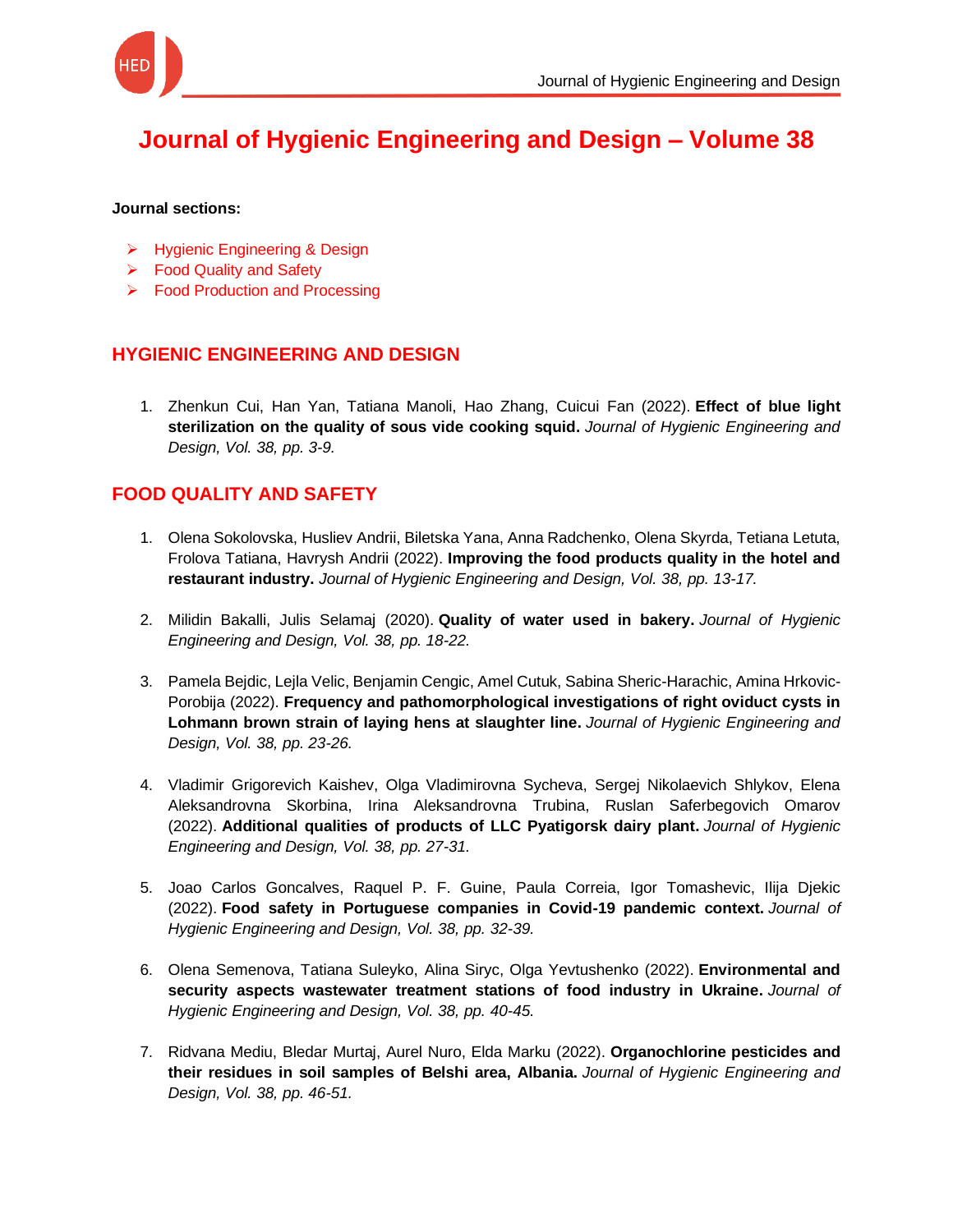

- 8. Mirjana Bojanic Rasovic (2022). **[The importance of applying good beekeeping practice in the](https://keypublishing.org/jhed/jhed-volumes/jhed-volume-38-fqs-8-mirjana-bojanic-rasovic-2022-the-importance-of-applying-good-beekeeping-practice-in-the-production-of-beekeeping-products-in-montenegro/)  [production of beekeeping products in Montenegro.](https://keypublishing.org/jhed/jhed-volumes/jhed-volume-38-fqs-8-mirjana-bojanic-rasovic-2022-the-importance-of-applying-good-beekeeping-practice-in-the-production-of-beekeeping-products-in-montenegro/)** *Journal of Hygienic Engineering and [Design, Vol. 38, pp. 52-57.](https://keypublishing.org/jhed/jhed-volumes/jhed-volume-38-fqs-8-mirjana-bojanic-rasovic-2022-the-importance-of-applying-good-beekeeping-practice-in-the-production-of-beekeeping-products-in-montenegro/)*
- 9. [Asiat M. Abdullaeva, Larisa P. Blinkova, Yury D. Pakhomov, Rumiya K. Valitova, Valentina S.](https://keypublishing.org/jhed/jhed-volumes/jhed-volume-38-fqs-9-asiat-m-abdullaeva-larisa-p-blinkova-yury-d-pakhomov-rumiya-k-valitova-valentina-s-orlova-tatiana-a-karachina-yuliya-v-ambrazheevich-2022-chicken-mince-as/)  [Orlova, Tatiana A. Karachina, Yuliya V. Ambrazheevich \(2022\).](https://keypublishing.org/jhed/jhed-volumes/jhed-volume-38-fqs-9-asiat-m-abdullaeva-larisa-p-blinkova-yury-d-pakhomov-rumiya-k-valitova-valentina-s-orlova-tatiana-a-karachina-yuliya-v-ambrazheevich-2022-chicken-mince-as/) **Chicken mince as a substrate [for dangerous viable but nonculturable bacterial cell.](https://keypublishing.org/jhed/jhed-volumes/jhed-volume-38-fqs-9-asiat-m-abdullaeva-larisa-p-blinkova-yury-d-pakhomov-rumiya-k-valitova-valentina-s-orlova-tatiana-a-karachina-yuliya-v-ambrazheevich-2022-chicken-mince-as/)** *Journal of Hygienic Engineering and [Design, Vol. 38, pp. 58-64.](https://keypublishing.org/jhed/jhed-volumes/jhed-volume-38-fqs-9-asiat-m-abdullaeva-larisa-p-blinkova-yury-d-pakhomov-rumiya-k-valitova-valentina-s-orlova-tatiana-a-karachina-yuliya-v-ambrazheevich-2022-chicken-mince-as/)*
- 10. [Angel Danev, Radoslava Gabrova, Vladimira Ganchovska \(2022\).](https://keypublishing.org/jhed/jhed-volumes/jhed-volume-38-fqs-10-angel-danev-radoslava-gabrova-vladimira-ganchovska-2022-algorithm-for-automatic-objective-determination-of-visual-characteristics-of-beer/) **Algorithm for automatic [objective determination of visual characteristics of beer.](https://keypublishing.org/jhed/jhed-volumes/jhed-volume-38-fqs-10-angel-danev-radoslava-gabrova-vladimira-ganchovska-2022-algorithm-for-automatic-objective-determination-of-visual-characteristics-of-beer/)** *Journal of Hygienic Engineering and [Design, Vol. 38, pp. 65-70.](https://keypublishing.org/jhed/jhed-volumes/jhed-volume-38-fqs-10-angel-danev-radoslava-gabrova-vladimira-ganchovska-2022-algorithm-for-automatic-objective-determination-of-visual-characteristics-of-beer/)*
- 11. [Hyzer Rizani, Naser Kamberi, Shkelzim Ukaj \(2022\).](https://keypublishing.org/jhed/jhed-volumes/jhed-volume-38-fqs-11-hyzer-rizani-naser-kamberi-shkelzim-ukaj-2022-isolation-of-salmonella-enteritidis-by-serological-and-biochemical-methods-in-egg-samples-feces-and-poultry-organs-fo/) **Isolation of** *Salmonella enteritidis* **by [serological and biochemical methods in egg samples, feces and poultry organs for egg](https://keypublishing.org/jhed/jhed-volumes/jhed-volume-38-fqs-11-hyzer-rizani-naser-kamberi-shkelzim-ukaj-2022-isolation-of-salmonella-enteritidis-by-serological-and-biochemical-methods-in-egg-samples-feces-and-poultry-organs-fo/)  production.** *[Journal of Hygienic Engineering and Design, Vol. 38, pp. 71-74.](https://keypublishing.org/jhed/jhed-volumes/jhed-volume-38-fqs-11-hyzer-rizani-naser-kamberi-shkelzim-ukaj-2022-isolation-of-salmonella-enteritidis-by-serological-and-biochemical-methods-in-egg-samples-feces-and-poultry-organs-fo/)*
- 12. [Vesna Gojković Cvjetković, Radoslav Grujić, Željka Marjanović-Balaban \(2022\).](https://keypublishing.org/jhed/jhed-volumes/jhed-volume-38-fqs-12-vesna-gojkovic-cvjetkovic-radoslav-grujic-zeljka-marjanovic-balaban-2022-improving-the-food-products-quality-in-the-hotel-and-restaurant-industry-the-effect-of-the/) **The effect of the [duration of separation and wavelengths of absorbance's measurement on the effectiveness](https://keypublishing.org/jhed/jhed-volumes/jhed-volume-38-fqs-12-vesna-gojkovic-cvjetkovic-radoslav-grujic-zeljka-marjanovic-balaban-2022-improving-the-food-products-quality-in-the-hotel-and-restaurant-industry-the-effect-of-the/)  [of electrophoretic separation of gliadins by GCE.](https://keypublishing.org/jhed/jhed-volumes/jhed-volume-38-fqs-12-vesna-gojkovic-cvjetkovic-radoslav-grujic-zeljka-marjanovic-balaban-2022-improving-the-food-products-quality-in-the-hotel-and-restaurant-industry-the-effect-of-the/)** *Journal of Hygienic Engineering and Design, [Vol. 38, pp. 75-82.](https://keypublishing.org/jhed/jhed-volumes/jhed-volume-38-fqs-12-vesna-gojkovic-cvjetkovic-radoslav-grujic-zeljka-marjanovic-balaban-2022-improving-the-food-products-quality-in-the-hotel-and-restaurant-industry-the-effect-of-the/)*
- 13. [Ana Ktona, Bledar Pepa, Anila Paparisto, Mehilana Hystuna, Pranvera Lazo \(2022\).](https://keypublishing.org/jhed/jhed-volumes/jhed-volume-38-fqs-13-ana-ktona-bledar-pepa-anila-paparisto-mehilana-hystuna-pranvera-lazo-2022-computer-application-to-improve-monitoring-of-water-quality/) **Computer [application to improve monitoring of water quality.](https://keypublishing.org/jhed/jhed-volumes/jhed-volume-38-fqs-13-ana-ktona-bledar-pepa-anila-paparisto-mehilana-hystuna-pranvera-lazo-2022-computer-application-to-improve-monitoring-of-water-quality/)** *Journal of Hygienic Engineering and [Design, Vol. 38, pp. 83-92.](https://keypublishing.org/jhed/jhed-volumes/jhed-volume-38-fqs-13-ana-ktona-bledar-pepa-anila-paparisto-mehilana-hystuna-pranvera-lazo-2022-computer-application-to-improve-monitoring-of-water-quality/)*
- 14. [Zivko Jankuloski, Marija Boshevska, Hristina Spasevska, Ivana Sandeva \(2022\).](https://keypublishing.org/jhed/jhed-volumes/jhed-volume-38-fqs-14-zivko-jankuloski-marija-boshevska-hristina-spasevska-ivana-sandeva-2022-assessment-of-public-opinion-towards-irradiated-food/) **Assessment of public opinion towards irradiated food.** *[Journal of Hygienic Engineering and Design, Vol. 38,](https://keypublishing.org/jhed/jhed-volumes/jhed-volume-38-fqs-14-zivko-jankuloski-marija-boshevska-hristina-spasevska-ivana-sandeva-2022-assessment-of-public-opinion-towards-irradiated-food/)  [pp. 93-101.](https://keypublishing.org/jhed/jhed-volumes/jhed-volume-38-fqs-14-zivko-jankuloski-marija-boshevska-hristina-spasevska-ivana-sandeva-2022-assessment-of-public-opinion-towards-irradiated-food/)*
- 15. [Olena Grek, Viktor Ushkarenko, Sergii Tsygankov, Kira Ovsiienko, Alla Tymchuk, Oleksandr](https://keypublishing.org/jhed/jhed-volumes/jhed-volume-38-fqs-15-olena-grek-viktor-ushkarenko-sergii-tsygankov-kira-ovsiienko-alla-tymchuk-oleksandr-savchenko-2022-effect-of-food-fibers-on-the-quality-characteristics-of-whey-c/)  Savchenko (2022). **Effect of food fibers [on the quality characteristics of whey-cream](https://keypublishing.org/jhed/jhed-volumes/jhed-volume-38-fqs-15-olena-grek-viktor-ushkarenko-sergii-tsygankov-kira-ovsiienko-alla-tymchuk-oleksandr-savchenko-2022-effect-of-food-fibers-on-the-quality-characteristics-of-whey-c/)  cheeses.** *[Journal of Hygienic Engineering and Design, Vol. 38, pp. 102-110.](https://keypublishing.org/jhed/jhed-volumes/jhed-volume-38-fqs-15-olena-grek-viktor-ushkarenko-sergii-tsygankov-kira-ovsiienko-alla-tymchuk-oleksandr-savchenko-2022-effect-of-food-fibers-on-the-quality-characteristics-of-whey-c/)*
- 16. [Viktor Pavlovich Chmyrev, Tatiana Nikolaevna Polutina, Arkadiy Viktorovich Moiseev, Natalya](https://keypublishing.org/jhed/jhed-volumes/jhed-volume-38-fqs-16-viktor-pavlovich-chmyrev-tatiana-nikolaevna-polutina-arkadiy-viktorovich-moiseev-natalya-pavlovna-oboturova-roman-olegovich-kolesnikov-igor-spartakovich-baklanov-ol/)  [Pavlovna Oboturova, Roman Olegovich Kolesnikov, Igor Spartakovich Baklanov, Olga](https://keypublishing.org/jhed/jhed-volumes/jhed-volume-38-fqs-16-viktor-pavlovich-chmyrev-tatiana-nikolaevna-polutina-arkadiy-viktorovich-moiseev-natalya-pavlovna-oboturova-roman-olegovich-kolesnikov-igor-spartakovich-baklanov-ol/)  Aleksandrovna Baklanova (2022). **[Analysis of the state of food safety in the Russian](https://keypublishing.org/jhed/jhed-volumes/jhed-volume-38-fqs-16-viktor-pavlovich-chmyrev-tatiana-nikolaevna-polutina-arkadiy-viktorovich-moiseev-natalya-pavlovna-oboturova-roman-olegovich-kolesnikov-igor-spartakovich-baklanov-ol/)  Federation.** *[Journal of Hygienic Engineering and Design, Vol. 38, pp. 111-118.](https://keypublishing.org/jhed/jhed-volumes/jhed-volume-38-fqs-16-viktor-pavlovich-chmyrev-tatiana-nikolaevna-polutina-arkadiy-viktorovich-moiseev-natalya-pavlovna-oboturova-roman-olegovich-kolesnikov-igor-spartakovich-baklanov-ol/)*
- 17. [Shkëlzim Ukaj, Fatbardh Sallaku, Albona Shala, Hyzer Rizani \(2022\).](https://keypublishing.org/jhed/jhed-volumes/jhed-volume-38-fqs-17-shkelzim-ukaj-fatbardh-sallaku-albona-shala-hyzer-rizani-2022-analysis-of-soil-profile-and-physico-chemical-parameters-near-the-industrial-area-of-drenas/) **Analysis of soil profile and [physico-chemical parameters near the industrial area of Drenas.](https://keypublishing.org/jhed/jhed-volumes/jhed-volume-38-fqs-17-shkelzim-ukaj-fatbardh-sallaku-albona-shala-hyzer-rizani-2022-analysis-of-soil-profile-and-physico-chemical-parameters-near-the-industrial-area-of-drenas/)** *Journal of Hygienic [Engineering and Design, Vol. 38, pp. 119-124.](https://keypublishing.org/jhed/jhed-volumes/jhed-volume-38-fqs-17-shkelzim-ukaj-fatbardh-sallaku-albona-shala-hyzer-rizani-2022-analysis-of-soil-profile-and-physico-chemical-parameters-near-the-industrial-area-of-drenas/)*
- 18. [Ali Mohammed Saadi, Nehan Bahaaldden Jafar, Mohammed Ahmed Jassim \(2022\).](https://keypublishing.org/jhed/jhed-volumes/jhed-volume-38-fqs-18-ali-mohammed-saadi-nehan-bahaaldden-jafar-mohammed-ahmed-jassim-2022-effect-of-some-types-of-stabilizers-on-the-quality-of-yogurt-during-storage/) **Effect of [some types of stabilizers on the quality of yogurt during storage.](https://keypublishing.org/jhed/jhed-volumes/jhed-volume-38-fqs-18-ali-mohammed-saadi-nehan-bahaaldden-jafar-mohammed-ahmed-jassim-2022-effect-of-some-types-of-stabilizers-on-the-quality-of-yogurt-during-storage/)** *Journal of Hygienic [Engineering and Design, Vol. 38, pp. 125-130.](https://keypublishing.org/jhed/jhed-volumes/jhed-volume-38-fqs-18-ali-mohammed-saadi-nehan-bahaaldden-jafar-mohammed-ahmed-jassim-2022-effect-of-some-types-of-stabilizers-on-the-quality-of-yogurt-during-storage/)*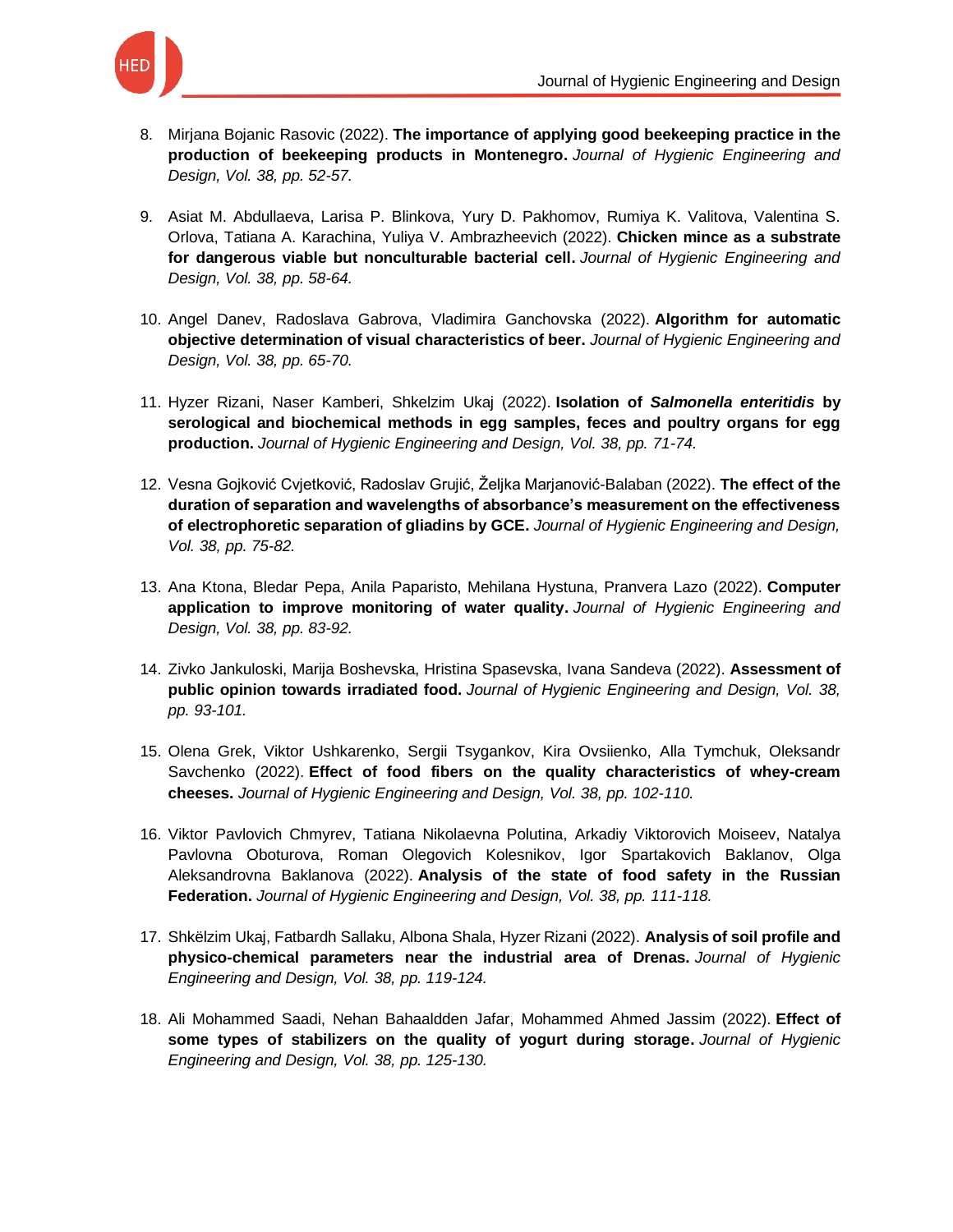

## **FOOD PRODUCTION AND PROCESSING**

- 1. [Albena Andonova, Tanya Taneva, Hristina Milcheva \(2022\).](https://keypublishing.org/jhed/jhed-volumes/jhed-volume-38-fpp-1-albena-andonova-tanya-taneva-hristina-milcheva-2022-factors-determining-the-needs-of-social-care-for-the-elderly-in-bulgaria/) **Factors determining the needs of social care for the elderly in Bulgaria.** *[Journal of Hygienic Engineering and Design, Vol. 38, pp.](https://keypublishing.org/jhed/jhed-volumes/jhed-volume-38-fpp-1-albena-andonova-tanya-taneva-hristina-milcheva-2022-factors-determining-the-needs-of-social-care-for-the-elderly-in-bulgaria/)  [135-139.](https://keypublishing.org/jhed/jhed-volumes/jhed-volume-38-fpp-1-albena-andonova-tanya-taneva-hristina-milcheva-2022-factors-determining-the-needs-of-social-care-for-the-elderly-in-bulgaria/)*
- 2. [Hristina Panajotova, Valentina Dobreva, Boriana Zhekova, Georgi Dobrev](https://keypublishing.org/jhed/jhed-volumes/jhed-volume-38-fpp-2-hristina-panajotova-valentina-dobreva-boriana-zhekova-georgi-dobrev-2022-fimmobilization-of-lipase-by-covalent-attachment-on-chitosan-alginate-based-polyelectrolyte/)  (2022). **[Immobilization of lipase by covalent attachment on chitosan-alginate based](https://keypublishing.org/jhed/jhed-volumes/jhed-volume-38-fpp-2-hristina-panajotova-valentina-dobreva-boriana-zhekova-georgi-dobrev-2022-fimmobilization-of-lipase-by-covalent-attachment-on-chitosan-alginate-based-polyelectrolyte/)  polyelectrolyte complexes.** *[Journal of Hygienic Engineering and Design, Vol. 38, pp. 140-148.](https://keypublishing.org/jhed/jhed-volumes/jhed-volume-38-fpp-2-hristina-panajotova-valentina-dobreva-boriana-zhekova-georgi-dobrev-2022-fimmobilization-of-lipase-by-covalent-attachment-on-chitosan-alginate-based-polyelectrolyte/)*
- 3. [Nevila Broli, Majlinda Vasjari, Loreta Vallja, Alma Shehu, Sonila Duka, Sadik Cenolli \(2022\).](https://keypublishing.org/jhed/jhed-volumes/jhed-volume-38-fpp-3-nevila-broli-majlinda-vasjari-loreta-vallja-alma-shehu-sonila-duka-sadik-cenolli-2022-a-carbon-paste-sensor-modified-with-banana-tissue-for-determination-of-ateno/) **A [carbon paste sensor modified with banana tissue for determination of atenolol in](https://keypublishing.org/jhed/jhed-volumes/jhed-volume-38-fpp-3-nevila-broli-majlinda-vasjari-loreta-vallja-alma-shehu-sonila-duka-sadik-cenolli-2022-a-carbon-paste-sensor-modified-with-banana-tissue-for-determination-of-ateno/)  pharmaceutical tablets.** *[Journal of Hygienic Engineering and Design, Vol. 38, pp. 149-154.](https://keypublishing.org/jhed/jhed-volumes/jhed-volume-38-fpp-3-nevila-broli-majlinda-vasjari-loreta-vallja-alma-shehu-sonila-duka-sadik-cenolli-2022-a-carbon-paste-sensor-modified-with-banana-tissue-for-determination-of-ateno/)*
- 4. [Magdalena Georgieva Oblakova, Nadya Aleksandrova Bozakova \(2022\).](https://keypublishing.org/jhed/jhed-volumes/jhed-volume-38-fpp-4-magdalena-georgieva-oblakova-nadya-aleksandrova-bozakova-2022-ethological-and-biochemical-studies-in-broiler-turkeys-with-herbal-additives-of-oregano-rosemary-and-l/) **Ethological and [biochemical studies in broiler turkeys with herbal additives of oregano, rosemary, and](https://keypublishing.org/jhed/jhed-volumes/jhed-volume-38-fpp-4-magdalena-georgieva-oblakova-nadya-aleksandrova-bozakova-2022-ethological-and-biochemical-studies-in-broiler-turkeys-with-herbal-additives-of-oregano-rosemary-and-l/)  lavender.** *[Journal of Hygienic Engineering and Design, Vol. 38, pp. 155-162.](https://keypublishing.org/jhed/jhed-volumes/jhed-volume-38-fpp-4-magdalena-georgieva-oblakova-nadya-aleksandrova-bozakova-2022-ethological-and-biochemical-studies-in-broiler-turkeys-with-herbal-additives-of-oregano-rosemary-and-l/)*
- 5. [Dorina Minxuri, Anila Mitre, Entela Kostrista, Silva Bino, Kejsi Hysaj \(2022\).](https://keypublishing.org/jhed/jhed-volumes/jhed-volume-38-fpp-5-dorina-minxuri-anila-mitre-entela-kostrista-silva-bino-kejsi-hysaj-2022-a-cohort-study-on-diet-and-role-of-different-food-groups-in-hashimoto-thyroiditis/) **A cohort study on [diet and role of different food groups in hashimoto thyroiditis.](https://keypublishing.org/jhed/jhed-volumes/jhed-volume-38-fpp-5-dorina-minxuri-anila-mitre-entela-kostrista-silva-bino-kejsi-hysaj-2022-a-cohort-study-on-diet-and-role-of-different-food-groups-in-hashimoto-thyroiditis/)** *Journal of Hygienic [Engineering and Design, Vol. 38, pp. 163-168.](https://keypublishing.org/jhed/jhed-volumes/jhed-volume-38-fpp-5-dorina-minxuri-anila-mitre-entela-kostrista-silva-bino-kejsi-hysaj-2022-a-cohort-study-on-diet-and-role-of-different-food-groups-in-hashimoto-thyroiditis/)*
- 6. [Ilze Kalnina, Evita Straumite, Dace Klava, Zanda Kruma, Elena Bartkiene, Kathy Keenan Isoldi,](https://keypublishing.org/jhed/jhed-volumes/jhed-volume-38-fpp-6-ilze-kalnina-evita-straumite-dace-klava-zanda-kruma-elena-bartkiene-kathy-keenan-isoldi-paula-correia-manuela-ferreira-raquel-p-f-guine-2022-analysis-of-fact/)  [Paula Correia, Manuela Ferreira, Raquel P. F. Guiné \(2022\).](https://keypublishing.org/jhed/jhed-volumes/jhed-volume-38-fpp-6-ilze-kalnina-evita-straumite-dace-klava-zanda-kruma-elena-bartkiene-kathy-keenan-isoldi-paula-correia-manuela-ferreira-raquel-p-f-guine-2022-analysis-of-fact/) **Analysis of factors that influence eating habits in different countries.** *[Journal of Hygienic Engineering and Design, Vol. 38, pp.](https://keypublishing.org/jhed/jhed-volumes/jhed-volume-38-fpp-6-ilze-kalnina-evita-straumite-dace-klava-zanda-kruma-elena-bartkiene-kathy-keenan-isoldi-paula-correia-manuela-ferreira-raquel-p-f-guine-2022-analysis-of-fact/)  [169-179.](https://keypublishing.org/jhed/jhed-volumes/jhed-volume-38-fpp-6-ilze-kalnina-evita-straumite-dace-klava-zanda-kruma-elena-bartkiene-kathy-keenan-isoldi-paula-correia-manuela-ferreira-raquel-p-f-guine-2022-analysis-of-fact/)*
- 7. [Migena Hoxha, Iris Zhupa, Vlash Mara, Spase Shumka \(2022\).](https://keypublishing.org/jhed/jhed-volumes/jhed-volume-38-fpp-7-migena-hoxha-iris-zhupa-vlash-mara-spase-shumka-2022-assessment-of-coagulation-and-proteolytic-activity-of-the-flower-extract-from-thistle-plant-specie%d1%81/) **Assessment of coagulation and [proteolytic activity of the flower extract from thistle plant specieс.](https://keypublishing.org/jhed/jhed-volumes/jhed-volume-38-fpp-7-migena-hoxha-iris-zhupa-vlash-mara-spase-shumka-2022-assessment-of-coagulation-and-proteolytic-activity-of-the-flower-extract-from-thistle-plant-specie%d1%81/)** *Journal of Hygienic [Engineering and Design, Vol. 38, pp. 180-186.](https://keypublishing.org/jhed/jhed-volumes/jhed-volume-38-fpp-7-migena-hoxha-iris-zhupa-vlash-mara-spase-shumka-2022-assessment-of-coagulation-and-proteolytic-activity-of-the-flower-extract-from-thistle-plant-specie%d1%81/)*
- 8. Anete Keke, Ingmars Cinkmanis (2022). **[Comparison of individual phenolic compounds in](https://keypublishing.org/jhed/jhed-volumes/jhed-volume-38-fpp-8-anete-keke-ingmars-cinkmanis-2022-comparison-of-individual-phenolic-compounds-in-freeze-dried-and-spray-dried-honey-powders/)  [freeze-dried and spray-dried honey powders.](https://keypublishing.org/jhed/jhed-volumes/jhed-volume-38-fpp-8-anete-keke-ingmars-cinkmanis-2022-comparison-of-individual-phenolic-compounds-in-freeze-dried-and-spray-dried-honey-powders/)** *Journal of Hygienic Engineering and Design, [Vol. 38, pp. 187-191.](https://keypublishing.org/jhed/jhed-volumes/jhed-volume-38-fpp-8-anete-keke-ingmars-cinkmanis-2022-comparison-of-individual-phenolic-compounds-in-freeze-dried-and-spray-dried-honey-powders/)*
- 9. Ilze Beitane, Alla Marisheva (2022). **[Patients' diets in Latvian psycho-neurological](https://keypublishing.org/jhed/jhed-volumes/jhed-volume-38-fpp-9-ilze-beitane-alla-marisheva-2022-patients-diets-in-latvian-psycho-neurological-hospital/)  hospital.** *[Journal of Hygienic Engineering and Design, Vol. 38, pp. 192-198.](https://keypublishing.org/jhed/jhed-volumes/jhed-volume-38-fpp-9-ilze-beitane-alla-marisheva-2022-patients-diets-in-latvian-psycho-neurological-hospital/)*
- 10. [Sanita Vucane, Ingmars Cinkmanis, Martins Sabovics \(2022\).](https://keypublishing.org/jhed/jhed-volumes/jhed-volume-38-fpp-10-sanita-vucane-ingmars-cinkmanis-martins-sabovics-2022-determination-of-total-phenolic-content-in-vegetable-oils-by-smartphone-based-image-analysis/) **Determination of total phenolic [content in vegetable oils by smartphone-based image analysis.](https://keypublishing.org/jhed/jhed-volumes/jhed-volume-38-fpp-10-sanita-vucane-ingmars-cinkmanis-martins-sabovics-2022-determination-of-total-phenolic-content-in-vegetable-oils-by-smartphone-based-image-analysis/)** *Journal of Hygienic [Engineering and Design, Vol. 38, pp. 199-203.](https://keypublishing.org/jhed/jhed-volumes/jhed-volume-38-fpp-10-sanita-vucane-ingmars-cinkmanis-martins-sabovics-2022-determination-of-total-phenolic-content-in-vegetable-oils-by-smartphone-based-image-analysis/)*
- 11. [Migena Hoxha, Kostlend Mara, Vlash Mara, Spase Shumka \(2022\).](https://keypublishing.org/jhed/jhed-volumes/jhed-volume-38-fpp-11-migena-hoxha-kostlend-mara-vlash-mara-spase-shumka-2022-milk-clotting-properties-of-liqenasi-goat-milk-syneresis-kinetics-and-recovery-of-protein-and-casein-on-cu/) **Milk clotting properties of [liqenasi goat, milk syneresis kinetics and recovery of protein and casein on curd.](https://keypublishing.org/jhed/jhed-volumes/jhed-volume-38-fpp-11-migena-hoxha-kostlend-mara-vlash-mara-spase-shumka-2022-milk-clotting-properties-of-liqenasi-goat-milk-syneresis-kinetics-and-recovery-of-protein-and-casein-on-cu/)** *Journal [of Hygienic Engineering and Design, Vol. 38, pp. 204-212.](https://keypublishing.org/jhed/jhed-volumes/jhed-volume-38-fpp-11-migena-hoxha-kostlend-mara-vlash-mara-spase-shumka-2022-milk-clotting-properties-of-liqenasi-goat-milk-syneresis-kinetics-and-recovery-of-protein-and-casein-on-cu/)*
- 12. Albena Andonova, Tanya Taneva (2022). **[Dependencies between the awareness for healthy](https://keypublishing.org/jhed/jhed-volumes/jhed-volume-38-fpp-12-albena-andonova-tanya-taneva-2022-dependencies-between-the-awareness-for-healthy-nutrition-principles-and-the-dietary-habits-of-university-students/)  [nutrition principles and the dietary habits of university students.](https://keypublishing.org/jhed/jhed-volumes/jhed-volume-38-fpp-12-albena-andonova-tanya-taneva-2022-dependencies-between-the-awareness-for-healthy-nutrition-principles-and-the-dietary-habits-of-university-students/)** *Journal of Hygienic [Engineering and Design, Vol. 38, pp. 213-218.](https://keypublishing.org/jhed/jhed-volumes/jhed-volume-38-fpp-12-albena-andonova-tanya-taneva-2022-dependencies-between-the-awareness-for-healthy-nutrition-principles-and-the-dietary-habits-of-university-students/)*
- 13. [Nadya Bozakova, Veselin Ivanov \(2022\).](https://keypublishing.org/jhed/jhed-volumes/jhed-volume-38-fpp-13-nadya-bozakova-veselin-ivanov-2022-effects-of-oregano-origanum-vulgare-as-a-dietary-supplement-in-turkey-farming-review/) **Effects of oregano (***Origanum vulgare***) as a dietary supplement in turkey farming - Review.** *[Journal of Hygienic Engineering and Design, Vol. 38,](https://keypublishing.org/jhed/jhed-volumes/jhed-volume-38-fpp-13-nadya-bozakova-veselin-ivanov-2022-effects-of-oregano-origanum-vulgare-as-a-dietary-supplement-in-turkey-farming-review/)  [pp. 219-224.](https://keypublishing.org/jhed/jhed-volumes/jhed-volume-38-fpp-13-nadya-bozakova-veselin-ivanov-2022-effects-of-oregano-origanum-vulgare-as-a-dietary-supplement-in-turkey-farming-review/)*